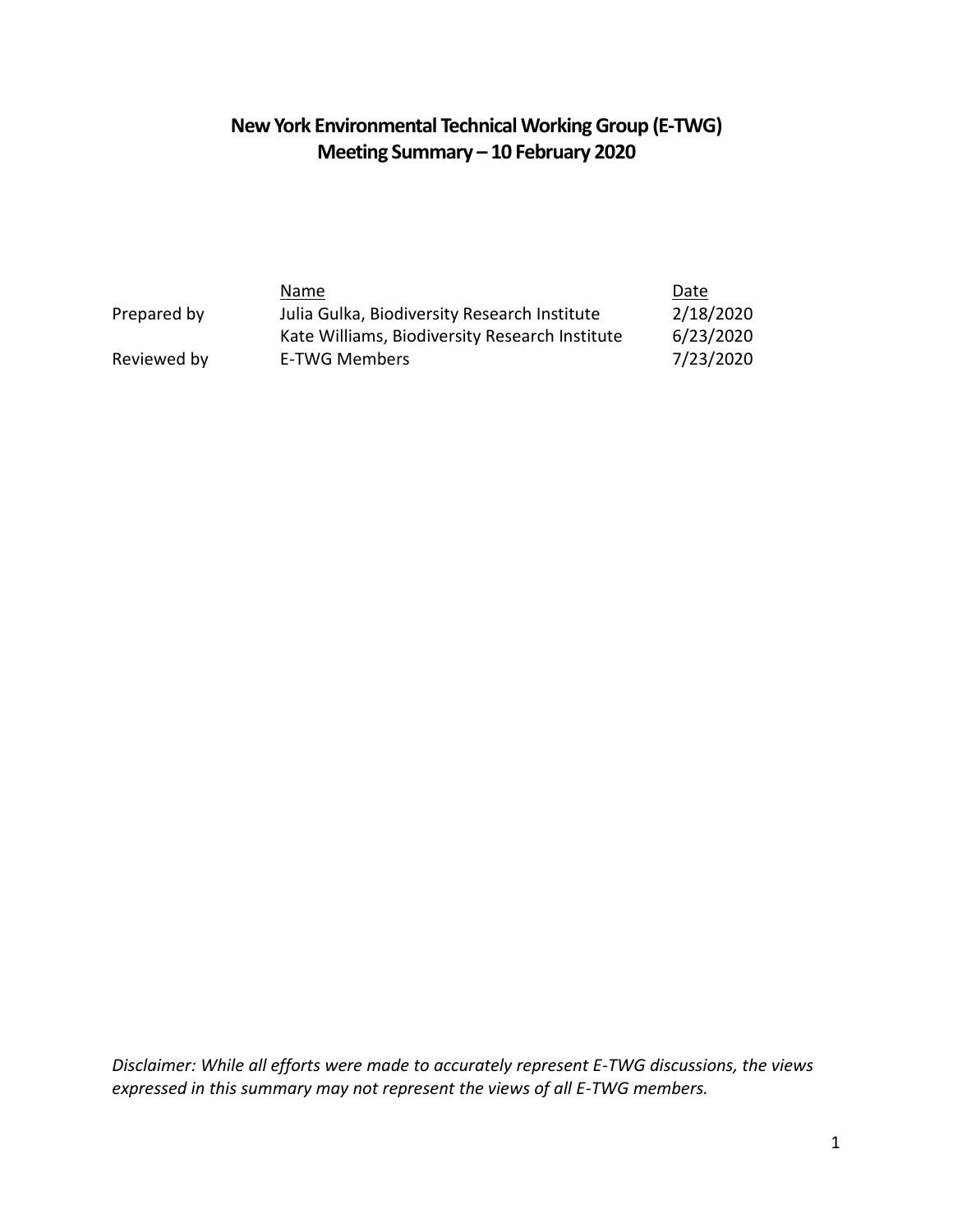The sixth meeting of the Environmental Technical Working Group (E-TWG) was held on 10 February, 2020 in New York City<sup>1</sup>. Eleven E-TWG members participated in this meeting in person and eight participated remotely (Appendix A).

This meeting summary is intended to capture the key points of discussion and input from the E-TWG, as well as action items identified during the meeting. This summary is loosely organized according to the structure of the meeting agenda (Appendix B). Specific comments are organized by topical relevance, not necessarily the part of the agenda in which the comments were made. Opinions are not attributed to specific E-TWG members unless there is a clear reason to do so. For topics where there were differences of opinion among E-TWG members, this summary identifies areas of agreement as well as the different perspectives offered during meeting discussions.

# **Action Items**

The following action items to advance E-TWG objectives were identified during the meeting:

- Please email support staff with **additional feedback on the BMP summary documents by February 20th**.
- Support staff will work with the two BMP specialist committees to develop a **finalized version 1.0 of summary documents and assess level of consensus** among committee members on recommendation topics by mid-March.
- Support staff will **draft a 2-3 page memo to the New York Public Service Commission** for review and modification by the E-TWG. This memo will delineate recommendations with 1) full consensus, 2) near full consensus (broad cross-cutting agreement but not unanimous), 3) not yet resolved topics, and 4) other important topics not yet discussed. Once the timeline of the public comment period is announced, support staff will schedule a call with the E-TWG to discuss the draft memo.
- NYSERDA will provide E-TWG members with the link for the Public Service Commission docket and email sign-up to ensure all members receive updates on procurement order processes.
- In **mid-2020, the E-TWG and BMP committees will regroup to discuss a path forward for the specialist committees**.
- Please email Kate McClellan Press with any ideas for **webinar topics**.
- The **State of the Science Workshop will take place on May 5-6**; registration and call for poster abstracts will be opening soon.
- The **Bird and Bat Research Framework Workshop will take place on March 4-6.**

## **Welcome & Introductions**

 $\overline{a}$ 

Kate McClellan Press (NYSERDA) opened the meeting. E-TWG members and support staff introduced themselves. Morgan Brunbauer was introduced as the new offshore wind fisheries manager for NYSERDA.

<sup>&</sup>lt;sup>1</sup> For meeting agendas, summaries, and presentations, see: http://nyetwg.com/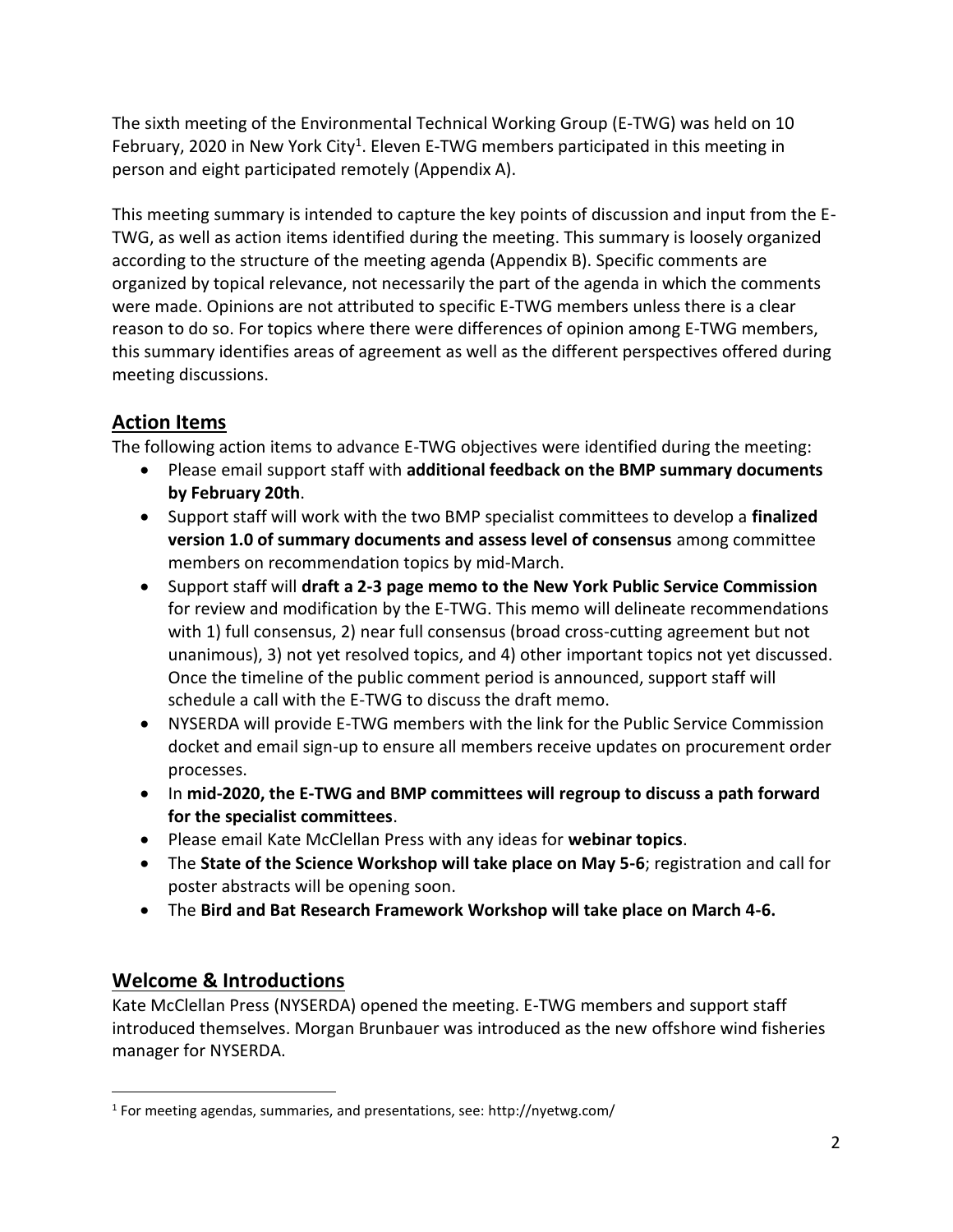# **BMP Specialist Committees: Update and E-TWG Role**

Kate McClellan Press (NYSERDA) provided an update on the New York procurement process. The first New York procurement order stated that future procurements would consider best management practices (BMPs) developed by the E-TWG and Fisheries Technical Working Group (F-TWG). Based on this directive, the E-TWG formed two specialist committees focused on developing BMPs for birds and bats and marine mammals and sea turtles for possible inclusion in the next procurement. The committees have been meeting regularly since April 2019 and have developed working summary documents, drafts of which were sent to the E-TWG for review prior to this meeting.

NYSERDA recently submitted a petition<sup>2</sup> to the Public Service Commission (PSC) for the procurement at least 1000 MW of offshore wind energy in 2020. This petition reaffirmed the role of the E-TWG in helping establish best management practices for inclusion in the next procurement. In addition, a Draft Supplemental Generic Environmental Impact Statement (SGEIS) will consider the effects of an additional procurement of approximately 1,800 MW of offshore wind by the state in the near term. Submission of the SGEIS begins the process for a Phase 2 procurement in 2020. The exact timeline is up the PSC, but there is now urgency for the BMP development process to inform this procurement order.

### **Specialist Committee Process**

The BMP specialist committees reviewed existing efforts and practices, primarily from the MMP Tool<sup>3</sup>, and developed recommendations for a subset of topics. These recommendations are included in a written product (summary document) that aims to frame issues, lay out recommended approaches, and characterize Committee discussion. The summary documents are intended to be living documents, a version of which will be made publicly available. They include information on the committee process, a set of guiding principles underlying group discussion, background on recommendation topics, recommendations (including the status of Committee discussions on each topic), and key takeaways from group discussions.

Committee meetings have included extensive discussion and information exchange, and group processes has evolved over time. Where possible, there has been a push for consensus, as it is important for the PSC to not only understand the issues but also the level of support around possible recommendations. That said, full Committee consensus does not guarantee inclusion of a BMP in the next procurement, nor does a lack of consensus prohibit it.

### *Discussion*

• The GEIS timeline will be laid out by the Department of Public Service. By law, there are requirements for 30-day and 60-day public comment periods.

 $\overline{a}$ <sup>2</sup> [http://documents.dps.ny.gov/public/MatterManagement/CaseMaster.aspx?MatterCaseNo=18-e-](http://documents.dps.ny.gov/public/MatterManagement/CaseMaster.aspx?MatterCaseNo=18-e-0071&submit=Search)[0071&submit=Search](http://documents.dps.ny.gov/public/MatterManagement/CaseMaster.aspx?MatterCaseNo=18-e-0071&submit=Search)

<sup>3</sup> <http://nyfisheriestwg.ene.com/Resources/MMPTool>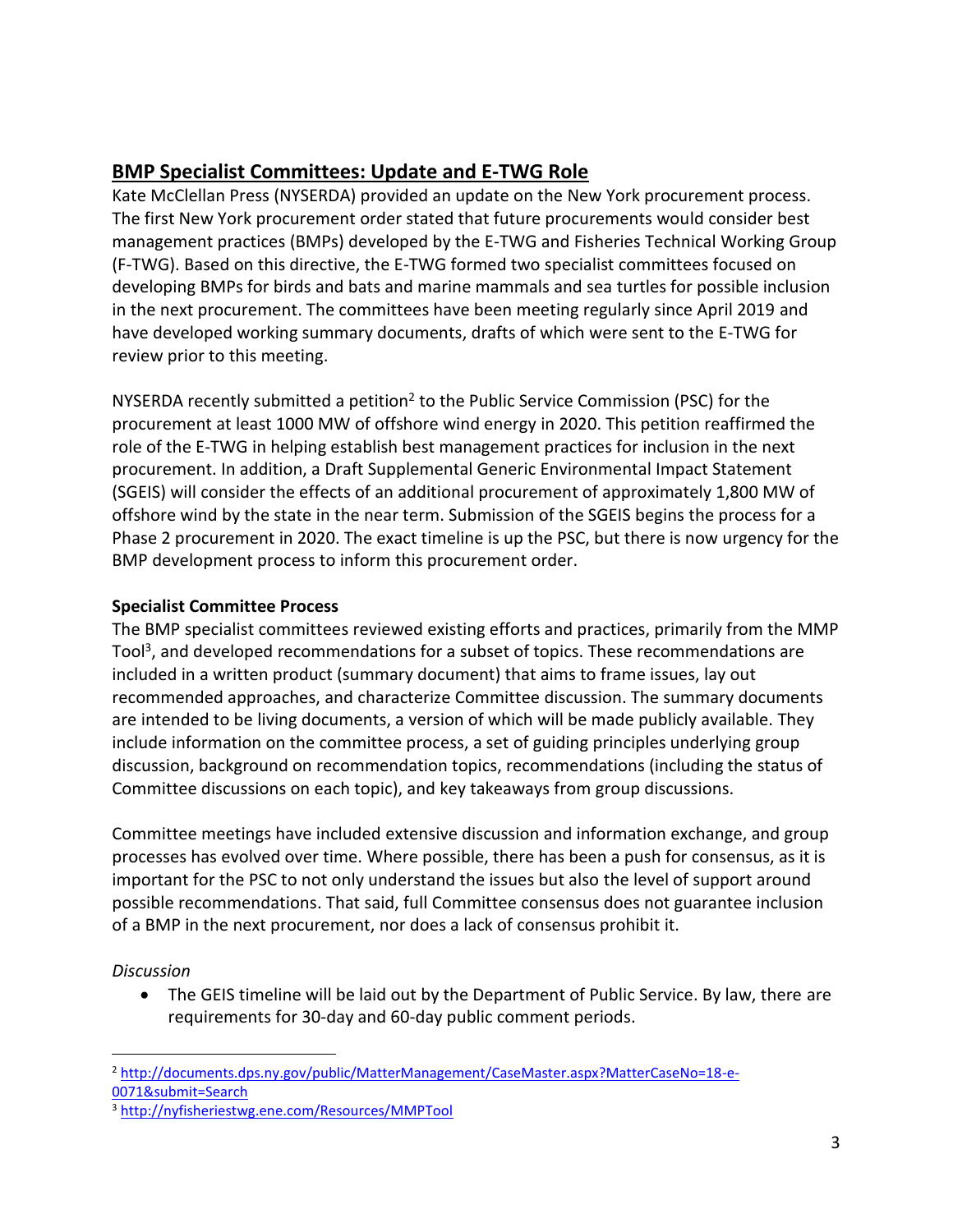- The level of Committee agreement on each topic will be assessed and reflected in Version 1.0 of Specialist Committee summary documents.
- There is a public version of each summary document, as well as an internal version that encompasses more committee discussions. It was recommended that committees consider whether there are additional aspects of the internal documents (specifically, additional information on implementation considerations and key areas of committee disagreement) that could be included in the public versions.

#### **Bird and Bat Recommendations**

Jillian Liner (Audubon New York) presented the recommendations developed by the bird and bat BMP Specialist Committee to date. She noted that species of concern in relation to offshore wind include seabirds such as gulls and terns, as well as migrating land birds, and that potential impacts to birds and bats include increased collision risk and displacement from optimal feeding areas and migratory routes. She reiterated that the committee started with "easier" topics due to the tight initial procurement timeline.

#### *E-TWG comments and discussion*

- Generally, E-TWG comments indicated a level of comfort with the recommendations, particularly for birds.
- A need was recognized for additional bat expertise on the specialist committee; in addition to continuing to bring in outside expertise for particular topics as needed, it was suggested that identifying additional committee members based on participants at the upcoming bird and bat research framework workshop may be valuable.
- Offshore siting has not been a focus of committee discussion to date, despite its recognized importance, because the project footprint has generally already been defined by the time a developer makes a proposal to sell power to the state. Several E-TWG members suggested that offshore siting is an important topic for the committee to consider for a recommendation, even if it may have limited utility for informing NY procurements. Reference was made to several studies that found lower relative densities of birds in areas greater than 12-15 miles offshore compared to coastal areas.
- Monitoring and assessment of impacts were also felt to be important topics for further committee discussion/recommendations.
- An E-TWG member expressed concern that a "recommendation" isn't a "requirement"; another noted that there may be jurisdictional issues with federal and state requirements.
- An E-TWG member noted that the impact of technology change, particularly as turbines increase blade span and height, is an important consideration for birds and bats that could be called out explicitly in the summary document.
- Comments on specific recommendations included:
	- o **Lighting:** An E-TWG member noted the importance of involving regulators of navigational safety lighting in discussions, to ensure there are no conflicts between committee recommendations and existing requirements. It was noted that the committee checked with federal regulatory agencies on this topic, and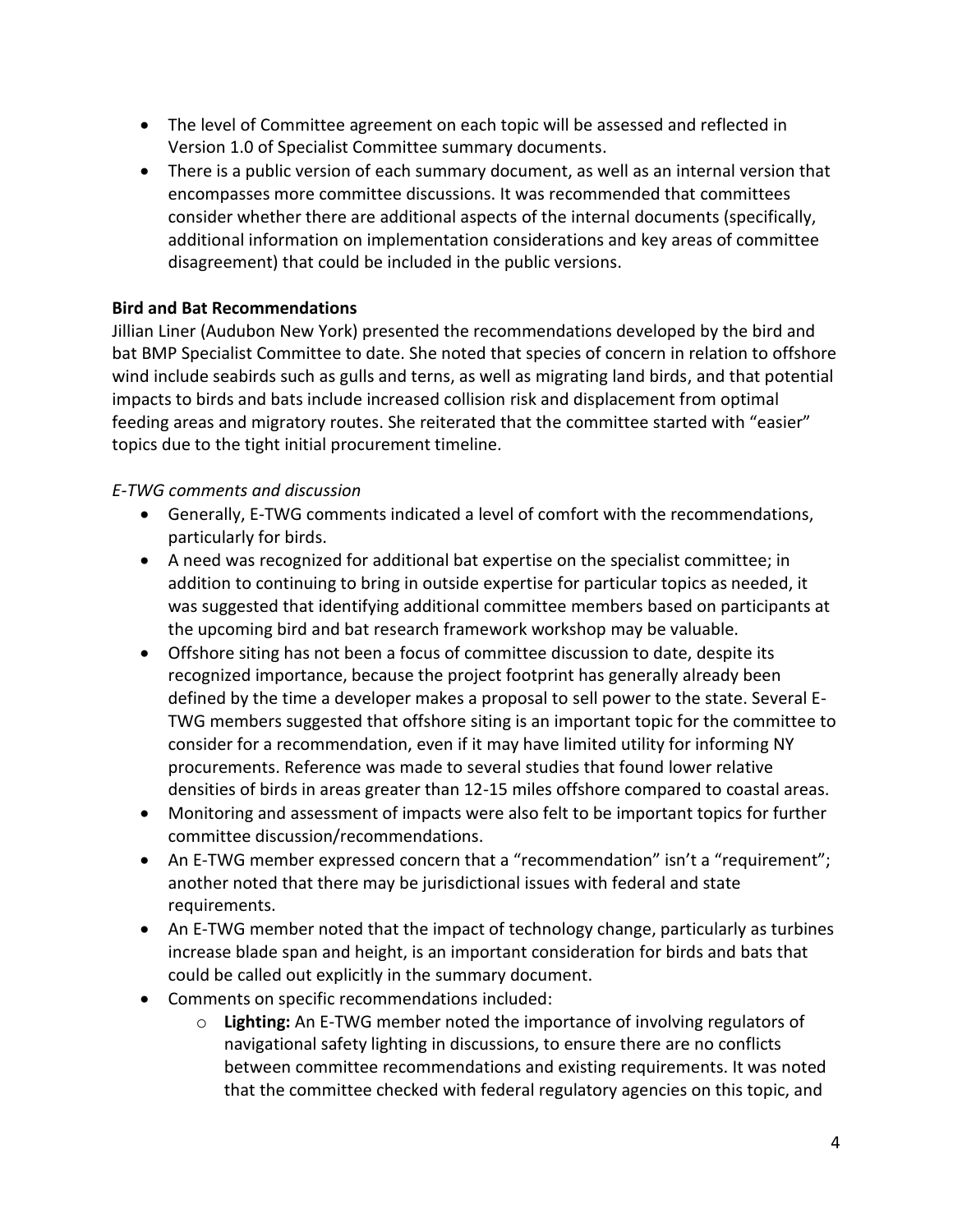the summary document references existing federal requirements and incorporates flexibility to avoid future conflicts with federal requirements.

- o **Perching deterrents:** An E-TWG member mentioned that physical structures on turbines need health and safety reviews, including Occupations and Safety Health Administration (OSHA) and engineering approval. It was noted that the committee had discussions around human safety, and that in Europe these physical deterrents are often implemented to address human safety concerns related to guano accumulation.
- o **Nearshore/onshore siting:** An E-TWG member mentioned their appreciation for nearshore recommendations, as this focus could aid in state permitting processes. Another E-TWG member brought up the idea of a larger regional effort to screen habitats, rather than using a site-by-site approach to siting; other felt that while this may be useful, it may be outside of the scope of recommendations to include in a New York procurement. It was noted that the New York PSC is leading an effort to understand transmission distribution and planning needs in the state in the terrestrial context.
- o **Pre- and post-construction monitoring:** E-TWG members noted the importance of this topic and suggested possibly combining it with the regional research and monitoring topic. They also asked the committee to consider whether it might be possible to identify key indicators or parameters for monitoring, and to ensure the involvement of federal agencies that are directing monitoring (BOEM, USFWS) in discussions.
- o **Regional research and monitoring:** E-TWG members noted the importance of this topic, and felt that data collected under these regional efforts could be used by developers in site-specific instances.

### **Marine Mammal and Sea Turtle Recommendations**

Carl LoBue (The Nature Conservancy) and Laura Morales (Equinor) presented the recommendations developed by the marine mammal and sea turtle BMP Specialist Committee to date.

### *E-TWG comments and discussion*

- Generally, E-TWG comments indicated a level of comfort with the recommendations, though E-TWG members that also serve on the committee noted that there are some specific details of the summary document that warrant further discussion within the specialist committee.
- It was noted that some important topics have not been discussed by the committee yet, particularly in relation to noise, and that it should be clear in the summary document that the current recommendation topics may not represent the highest priorities.
- A need was recognized for additional sea turtle expertise on the specialist committee, in addition to continuing to bring in outside expertise for particular topics as needed.
- An E-TWG member noted the importance of flexibility in recommendations, particularly as we are currently early in the regulatory process.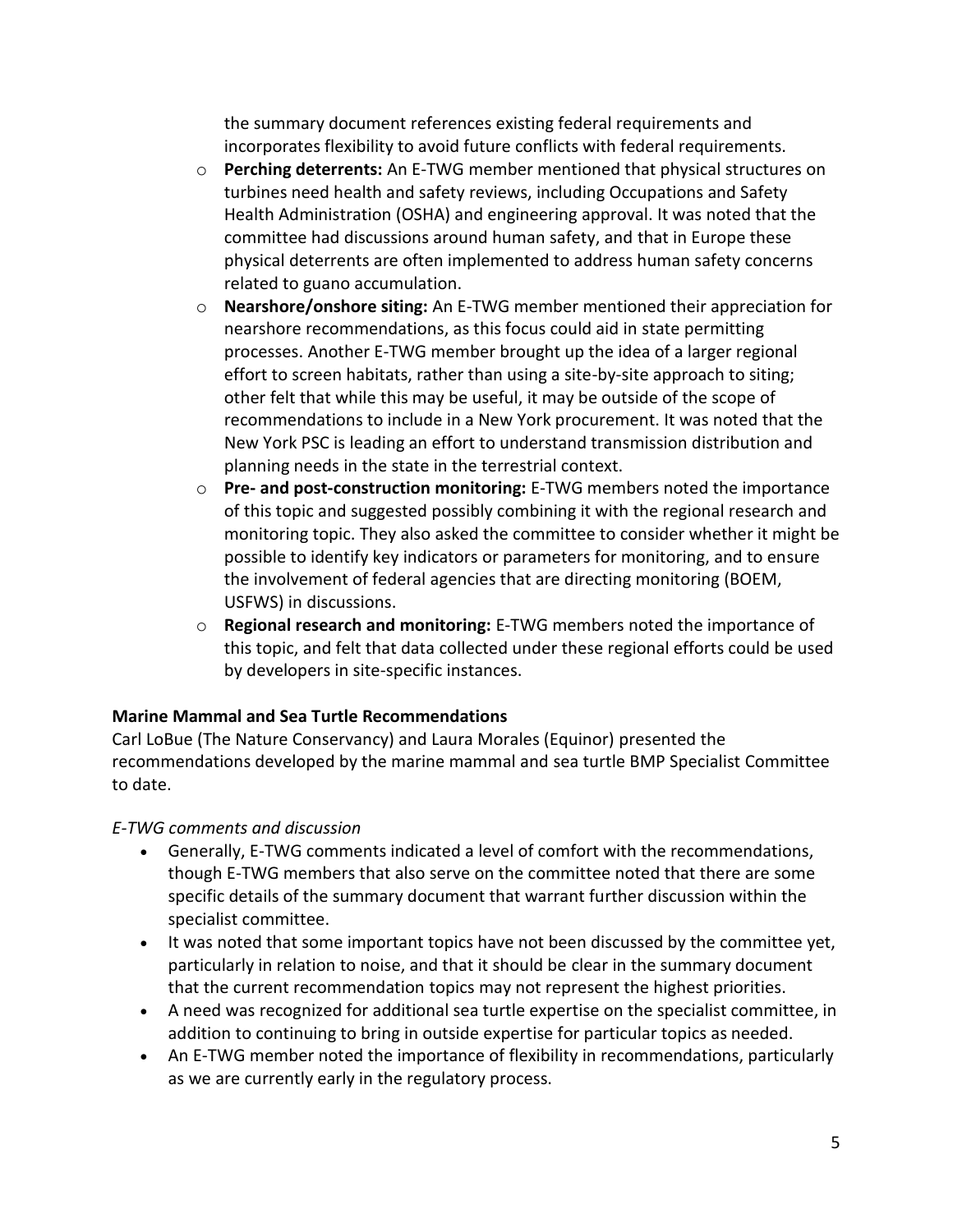- E-TWG members suggested several additional resources for this specialist committee to reference in the summary document.
- Comments on specific recommendations included:
	- o **Using dedicated crew members as crew lookouts:** An E-TWG member noted the importance of simplicity of instructions for crew members being used as crew lookouts (e.g., they would need to be provided with a clear, succinct set of instructions, and species identification and reporting should not take precedence over the implementation of appropriate mitigation actions). Another E-TWG member recommended the engagement of crew boat operators in future discussion on this topic, as they are a key stakeholder. Several developers in the room indicated that similar training has been done in relation to geophysical and geotechnical surveys.
	- o **Training vessel crews and providing reference materials:** An E-TWG member suggested nesting this topic under topics relating to PSOs, or at least to make a connection between these topics in the summary document.
	- o **Mitigation monitoring during noise-generating activities:** An E-TWG member suggested that the recommendation should be for visual *and* acoustic monitoring rather than one or the other. Another E-TWG member suggested that the committee may need to revisit and simplify the definitions of different monitoring zones.
	- o **Pile driving at night and other periods of poor visibility:** There was discussion as to whether there are periods during the year where animals are not present and therefore restrictions may not be necessary. It was suggested that there may be periods where whales *or* sea turtles are not present, but unlikely both.
	- o **Stakeholder input in environmental mitigation plans:** Several E-TWG members noted that the more expert stakeholder input, the better.
	- o **Regional research and monitoring:** E-TWG members noted the importance of this topic, and felt that data collected under these regional efforts could be used by developers in site-specific instances.

#### **Next Steps**

In June, following submission of comments to the PSC, as well as the State of the Science Workshop in May, the E-TWG recommended that the Specialist Committees revisit their charges and define a process for further committee activities moving forward. E-TWG members suggested that considerations during this process should include:

- Whether the committee/E-TWG process has had an impact on PSC decision-making based on what is included in the Phase Two procurement order (once released).
- Whether to continue focusing committee efforts on New York procurements. While the main focus to date, several E-TWG members noted that there have been additional benefits to committee efforts, including information sharing across stakeholders, and regardless of inclusion in the next procurement, this has been a valuable process.
- Committee efforts to date have also informed the environmental mitigation plan (EMP) process and can continue to inform this process.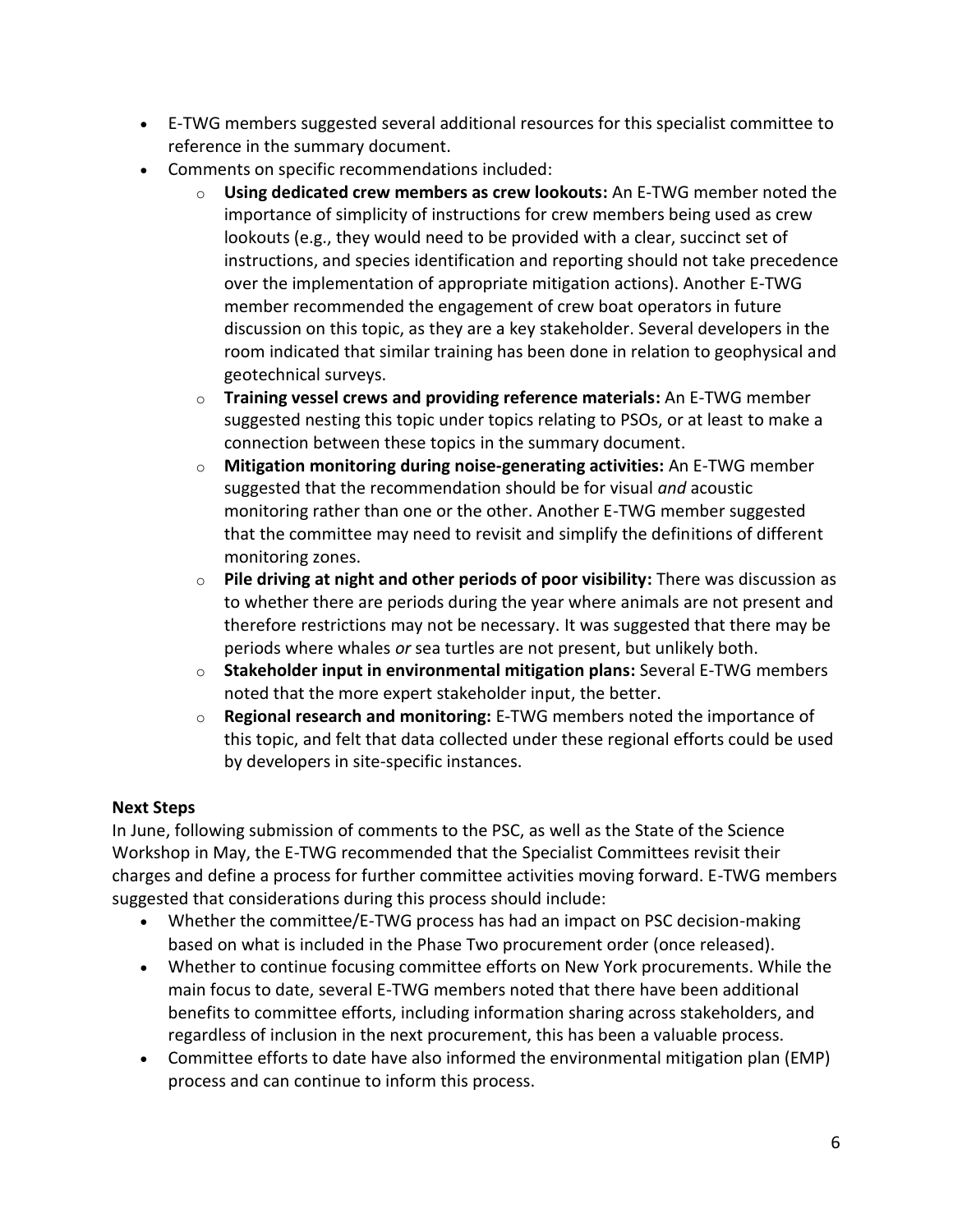Following discussion on specific recommendations from the two Specialist Committees, the E-TWG discussed possible ways in which the E-TWG as a group could weigh in on the PSC process. E-TWG members agreed that a 2-3 page cover memo from the E-TWG, referencing the Committee summary documents, should be submitted to the PSC during their upcoming public comment period for the next offshore wind state procurement. This memo will recommend that the PSC use the Committee summary documents to inform their decision making on the environmental requirements to include in the Phase 2 procurement. The memo will note the degree of Committee consensus on various recommendations, and may also call out important topics for which recommendations have not yet been finalized. This memo will be drafted after Version 1.0 of the summary documents have been finalized in March.

### **NYSERDA Research Projects**

With input from the E-TWG and F-TWG, in 2019 NYSERDA announced a \$2 million research RFP focused on informing offshore wind energy development and funded five wildlife and fisheries research projects. NYSERDA also funds "pre-development" monitoring, such as geophysical and geotechnical surveys and metocean buoys, but this competitive research RFP was distinct from these other activities. Principle investigators presented the E-TWG with an overview of each of the five projects.

### **Ecosystem dynamics: an examination of the relationships between environmental processes, primary productivity, and distribution of species at higher trophic levels**

*Sarah Courbis (Ecology and Environment, Inc.); Frank Thomsen, Henrik Skov, and Josh van Berkel (DHI)*

The goal of this project is to relate movement patterns of higher trophic level marine species to both dynamic and static processes and variables. This project will develop spatially and temporally dynamic information about oceanographic characteristics in the New York Bight and apply a multi-year 3-D flow model to integrate ecosystem and observational data to better understand and predict movement of marine predators. Project tasks include: 1) data collation and processing for modeling efforts, 2) hydrodynamic modelling– using multi-year hydrological and physical characteristics to better understand variation of habitat characteristics over time, 3) analysis of data coverage of observational and ecosystem data, and 4) dynamic distribution and agent-based modelling – combining habitat models with agent-based models to predict movement of marine life. This task includes comparison of power between ecosystem and modelled data and model validation.

#### *Discussion*

 $\overline{a}$ 

• How is this work being integrated with other research in the New York Bight, such as oceanographic data collected by New York Department of Environmental Conservation<sup>4</sup> and the Duke University efforts to model cetacean density in the Atlantic<sup>5</sup>?

<sup>4</sup> <https://www.dec.ny.gov/lands/111178.html>

<sup>5</sup> <http://seamap.env.duke.edu/models/Duke-EC-GOM-2015/>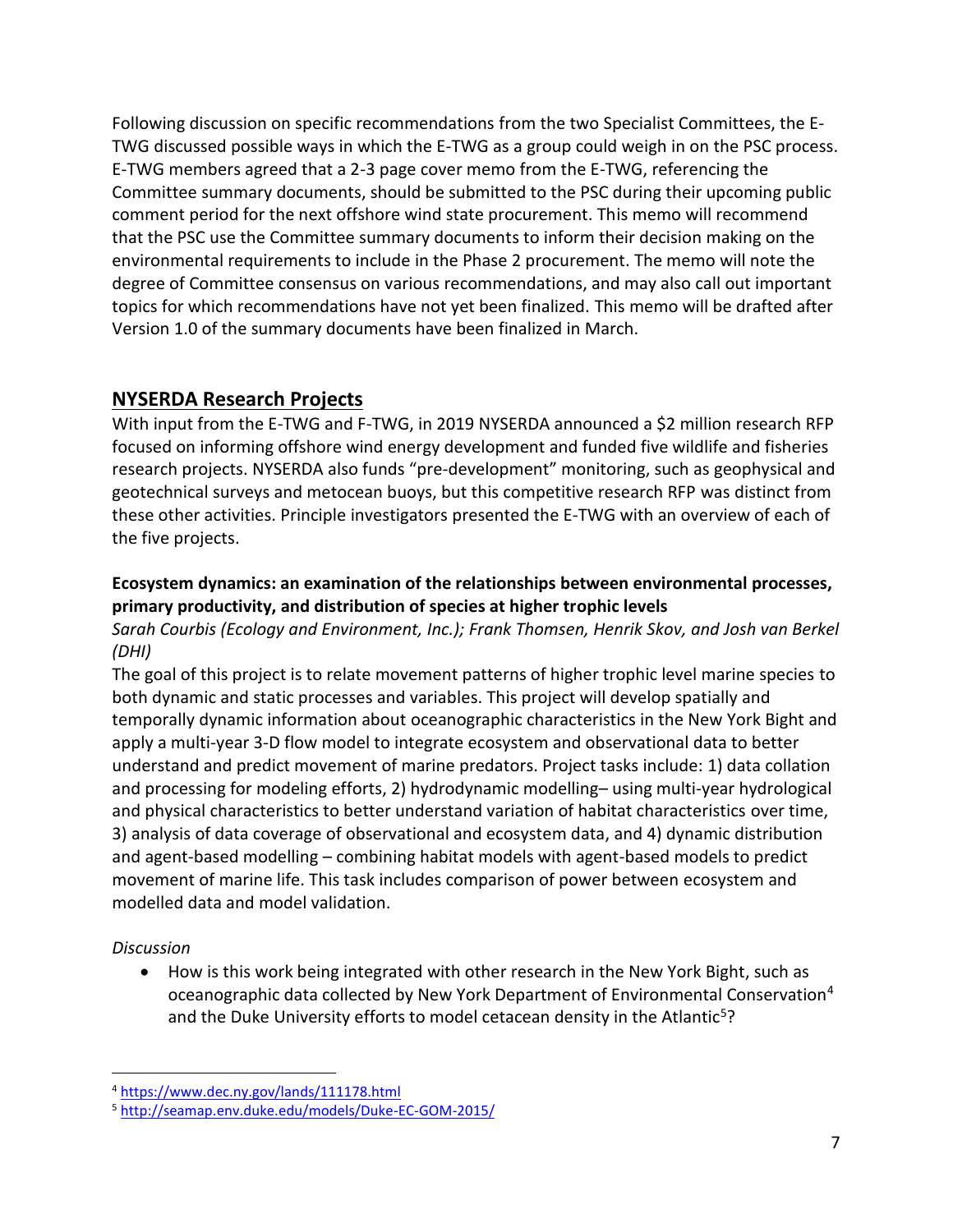- $\circ$  Project collaborators will be working to identify available and accessible data, including data collected by NYSERDA and other New York State agencies. It would be beneficial to include as much local and recent data as possible. It is important to note that this project is taking a different approach to understanding habitat association and distribution than the above-mentioned models and aims to have higher spatial resolution specific to the New York Bight.
- How do you plan to ground-truth the model outputs?
	- $\circ$  Some data will be set aside prior to model development and used for model validation.
- What is the geographic scope of the project?
	- $\circ$  The focus is on the New York Bight, but extent will depend on the available data.

### **Development of monitoring protocols for automated VHF telemetry studies at offshore wind farms**

#### *Pam Loring (U.S. Fish & Wildlife Service Division of Migratory Birds)*

Project collaborators include USFWS, University of Rhode Island, Biodiversity Research Institute, and Bird Studies Canada. The goal of this project is to inform the use of automated VHF telemetry to study offshore movements of small-bodied volant species and support the inclusion of this methodology in monitoring plans for offshore wind development. Nanotags are lightweight coded radio tags that transmit VHF signals on a common frequency, so thousands of codes can be monitored simultaneously, and they are suitable for a wide range of taxa including insects, small birds, and bats. This effort builds off of pilot studies with receiver stations on offshore wind turbines and buoys, as well as the broader Motus wildlife tracking network. Project objectives include 1) developing guidance for nanotag monitoring offshore, 2) developing study design tools to help inform project design for offshore monitoring in relation to detection probability of tags and the distribution, height, and orientation of receivers, and 3) developing a framework for integration with the Motus network. This effort will include a series of workshops and a project advisory committee to engage stakeholders including regulators, developers, non-profit organizations, and federal and state agencies.

#### *Discussion*

- Will the guidance documents improve the speed and ease of obtaining permits to deploy nanotags?
	- $\circ$  The guidance documents will discuss the various permits needed to tag certain species, particularly Endangered Species Act permits as well as banding permits.
- Will this work be expanded to seabirds?
	- o This technology has been used for terns to date. Any type of seabird could be tagged, but this type of tag is a good choice for smaller species, whereas larger species are well-suited for satellite and GPS tags which provide more fine-scale information.

#### **Collaborative development of strategies and tools to address commercial fishing access in U.S. Offshore Wind Farms.**

*Elise DeGeorge and Matt Shields (National Renewable Energy Laboratory)*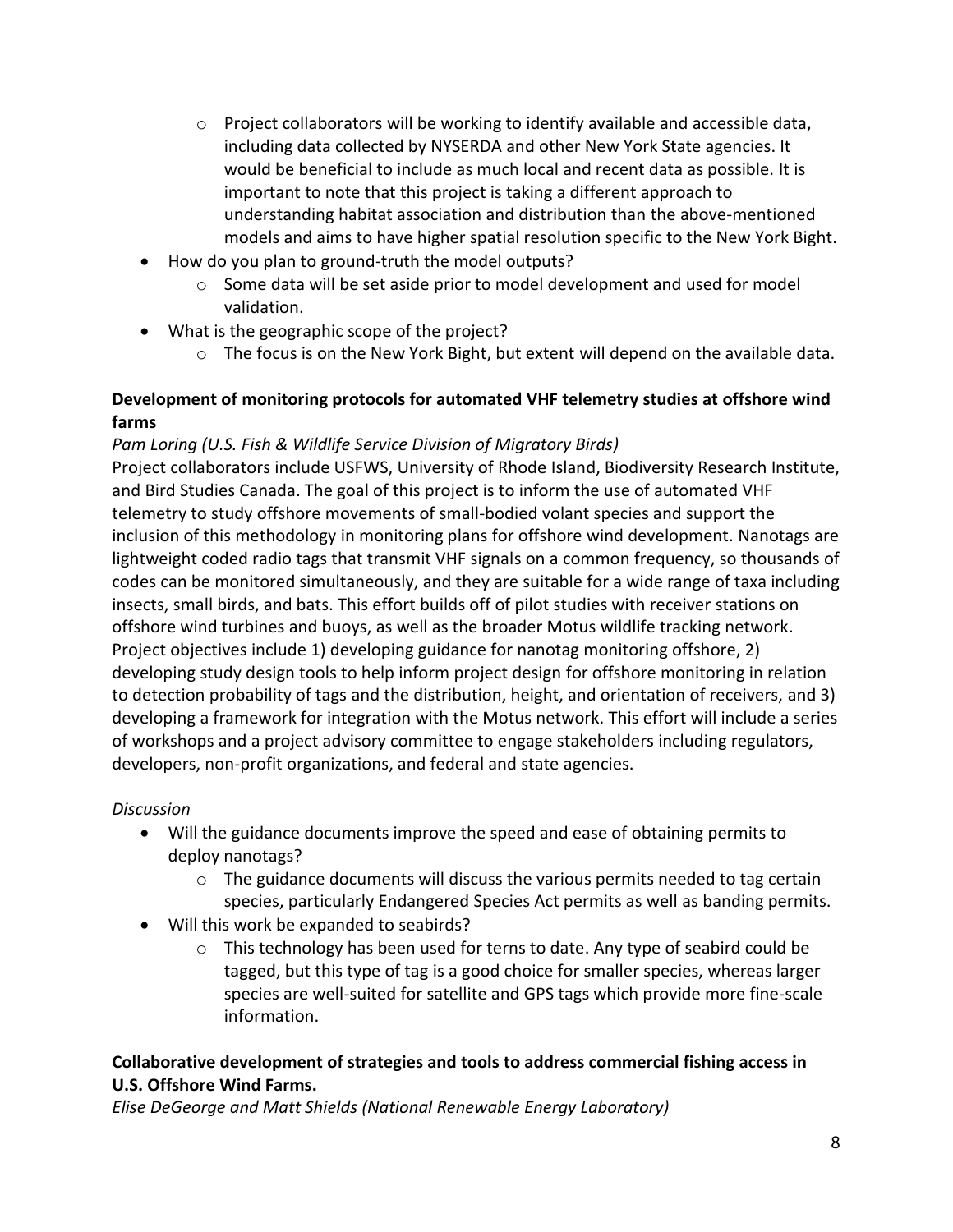Project collaborators include NREL, the Responsible Offshore Development Alliance (RODA), and the Global Marine Group. The goal of the project is to collaboratively develop technical strategies and tools to optimize offshore wind production while minimizing impacts to fishermen and wildlife. This includes consideration of issues relating to turbines, cables, and other structures that may inhibit fishing activity and navigation. The project will have an advisory committee including technical partners and RODA members. The project tasks include: 1) information gathering – includes using focus groups, surveys and interviews to identify regional needs and risks, as well as a literature review, gap analysis, and the development of preliminary mitigation measures; 2) scenario development and analysis, including analyzing a realistic set of project scenarios to minimize access constriction to fishermen and reduce risk to vessels and gear while optimizing energy production and overall project cost. Coupling these tools will allow a transparent investigation of the tradeoffs between energy production and cost as it relates to fisheries perspectives to come up with the best mutual solutions for offshore wind development; 3) validation of approach and small-scale pilot study of mitigation measures for a specific location; and 4) information sharing and dissemination, including engagement with the F-TWG.

#### *Discussion*

- Is this work related to the RODA effort to identify corridors through the Massachusetts Wind Energy Area?
	- o That particular effort did not use these decision support tools or modeling. This project is more focused on access than transit.

#### **Fisheries Knowledge Trust: Fishery-dependent data for the blue economy**

#### *Steven Jacobs (Concitor)*

This project is a collaboration between Concitor, OpenOcean Research, and RODA. Due to the challenge of climate change impacts on marine ecosystems and increased competition over marine resources, there is an urgent demand for granular real-time data about fisheries and the ecosystems in which they operate. The main objective of this effort is developing ways to translate passive and experiential knowledge into scientific reproducible products to improve best available science. The Trust is built on four principles: 1) ownership of information needs including control and transparency of use, 2) data integrity, 3) science and ensuring that all parties understand the scientific process, and 4) cooperation. The Trust will serve as a data source with quality assurance and permissions, a code repository so that people are able to build off existing work, and a source of a structured, peer-reviewed, and repeatable process for translating fishermen's knowledge into scientific products.

#### *Discussion*

- How does this effort fit in the NROC/MARCO project to vet data with the fishing community?
	- $\circ$  There is not a direct link to that project, but the idea is similar to centralize and giver ownership of data to fishermen to provide more feedback to the offshore wind development process. The project will not only include traditional fisheries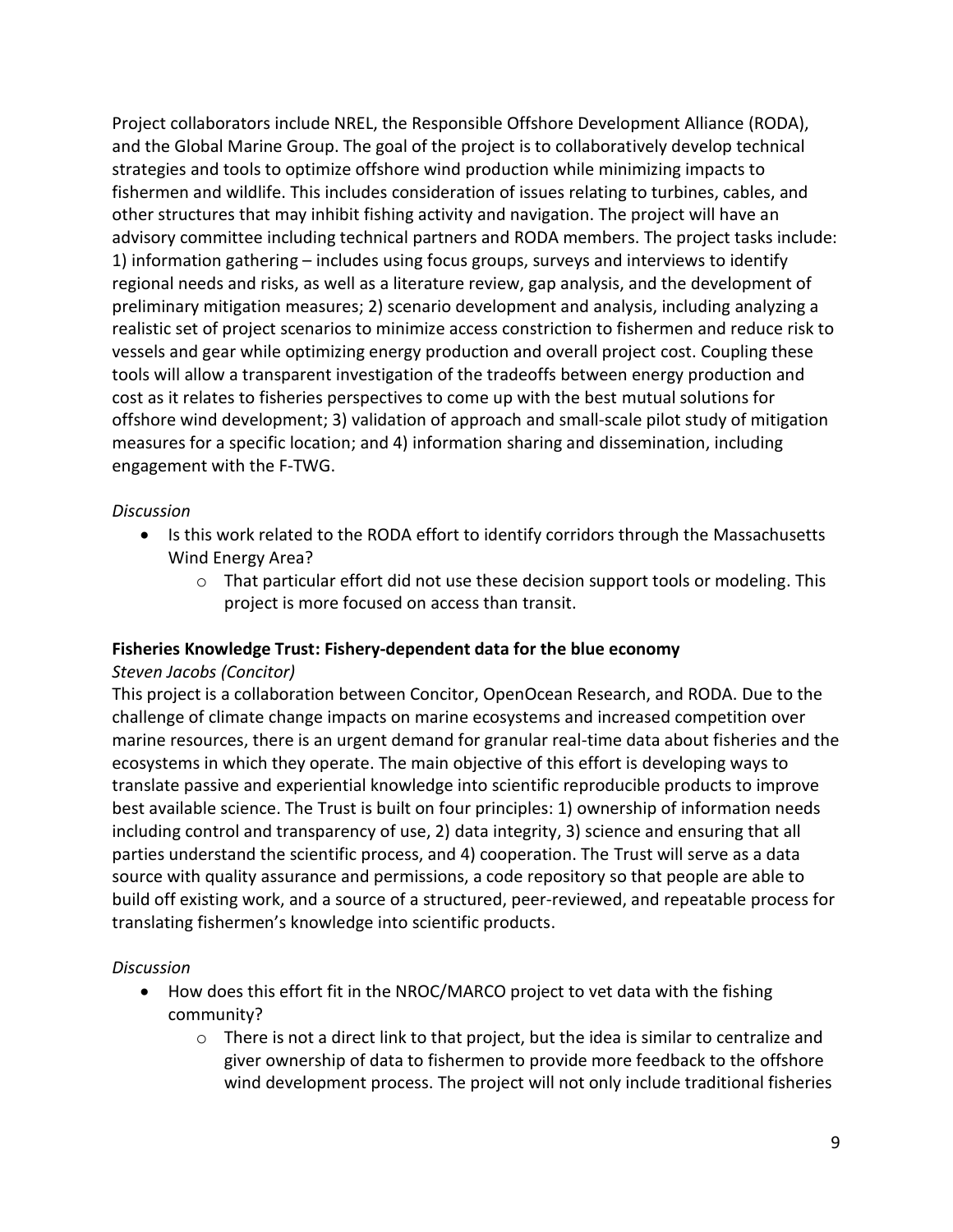data, but data that may not already be captured. The hope is to engage all players in the process to build a common standard for data sharing.

 $\circ$  The NROC/MARCO effort is focused on spatial mapping; this is more about the interpretation of what those maps mean. Data are collected for different end goals, so part of this project is understanding how data was collected and constraints that could influence decision-making.

#### **Multi-scale relationships between marine predators and the distribution of forage fish** *Evan Adams (Biodiversity Research Institute)*

This is a collaborative project between the Biodiversity Research Institute, NOAA National Centers for Coastal Ocean Science and National Marine Fisheries Service. The aim of the project is to understand trophic relationships between fish and their predators in the marine environment at multiple inferential scales, to improve our future understanding. The two main components of the project are to 1) improve our understanding of forage fish populations, combining existing data from bottom trawl surveys, fish shoal information captured in digital aerial surveys, and environmental covariate data, and 2) use these new forage fish models to improve our understanding of marine predator movement and distributions. This project includes multiple scales of inference, from modeling individual predator movement and behavior using satellite telemetry data, to population abundance and distributions, and finally linking long-term trends in predator and forage fish populations.

#### *Discussion*

- Are you able to identify species in the digital aerial survey data?
	- $\circ$  It is difficult to identify fish shoals to species, so we will be working to integrate information from other survey types such as bottom trawl surveys to improve our understanding of the composition of fish shoals.
	- $\circ$  New York Department of Environmental Conservation is funding a 10-year project with SUNY Stony Brook that includes the collection of fisheries acoustics with a mid-trawl net survey; it would be beneficial to coordinate with this effort.

## **Environmental Mitigation Plans**

The first E-TWG meetings to discuss environmental mitigation plans for the Sunrise and Empire wind projects, the two projects selected under New York's Phase 1 offshore wind procurement, were held in November 2019.

*Discussion*

- E-TWG members expressed that it was a productive meeting and the presentations given by the developers provided additional details that were missing in the mitigation plans themselves.
- Additional clarity on the timing and expectations of commenting moving forward would be beneficial. There were multiple opportunities for comments (e.g., on the mitigation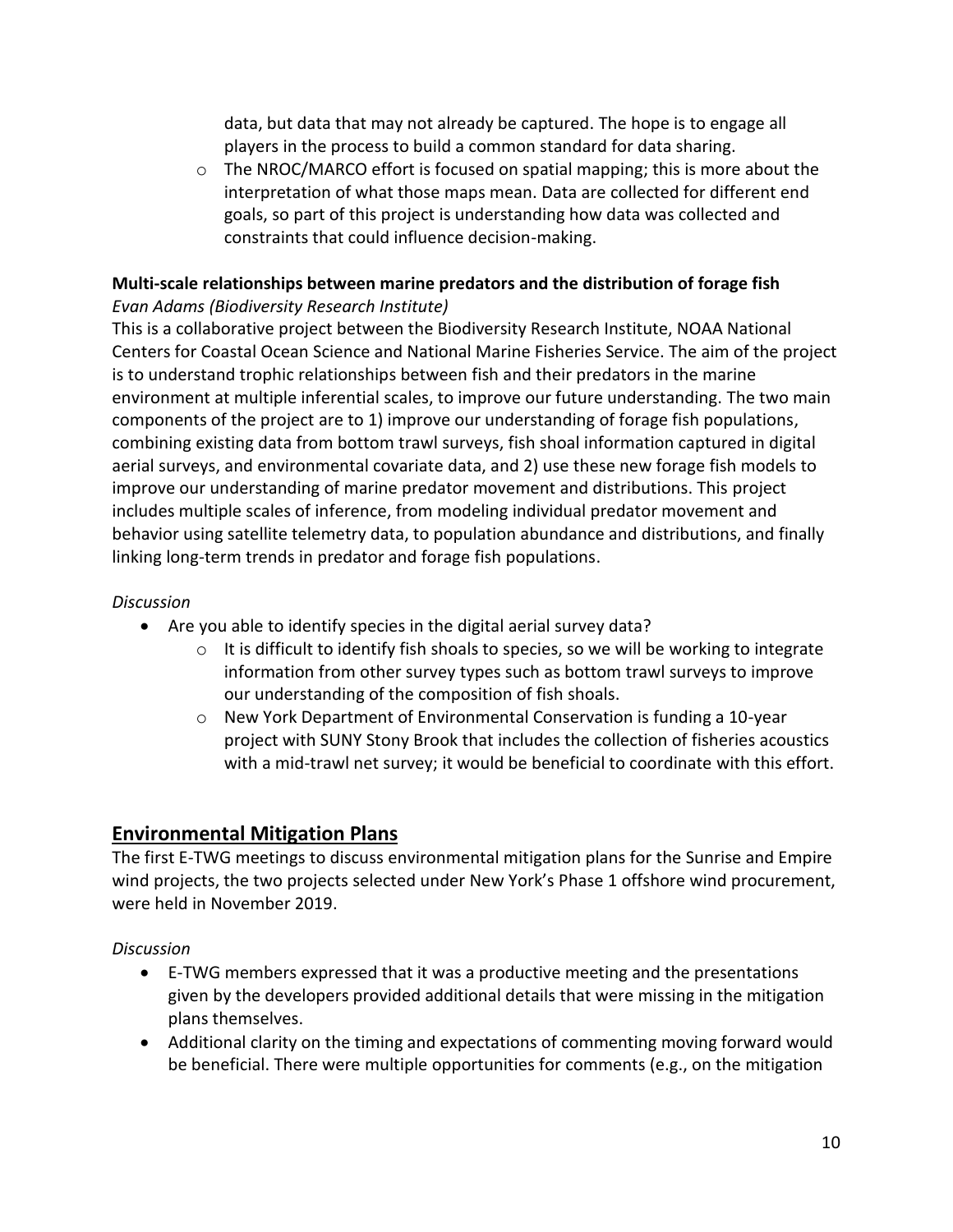plans, during the meeting, on the meeting summary). A clear commenting process and a form for comments would be beneficial.

- $\circ$  NYSERDA noted that this has been a learning process. The meeting summary is intended to serve as a companion document to the mitigation plan itself. It distinguishes between comments made during the meeting, which developers had the chance to respond to, and comments made separate from the consultation.
- $\circ$  If the timeline for commenting needs to change, this is another aspect that can be adjusted to allow for more time where beneficial.
- As there was a lot more detail in the presentations at the meeting than in the mitigation plans (due to the large temporal gap between development of the two products), it was suggested that for future procurements, it would be beneficial to request a plan update before the first meeting.
- One of the developers involved in mitigation plan discussions indicated that feedback from the E-TWG was useful, and that developers are eager to continue discussion and understand the level of content and detail that the E-TWG is looking for, but that there was some lack of understanding about what information is provided in a Construction and Operations Plan vs. the EMP.

# **Other Updates**

- **NYSERDA Webinar Series.** NYSERDA is partnering with the National Renewable Energy Laboratory (NREL) to produce an offshore wind webinar series, anticipated to start in 2020. Please contact Kate McClellan Press with requests for topics.
- **Fisheries Technical Working Group (F-TWG).** Morgan Brunbauer (formerly of NY Department of Environmental Conservation) is a co-chair of the F-TWG and has transitioned into the role of the commercial fisheries liaison for NYSERDA. Updates on F-TWG activities can be found on their website<sup>6</sup>. Two topics identified as top priorities by the F-TWG include transit and access. A workshop was held in Spring 2019 to identify potential transit corridor options in the New York Bight. While the F-TWG has discussed project-specific fisheries mitigation plans, best management practices have not yet been discussed. Many fisheries BMPs may be regional in nature, so other efforts like ROSA (Responsible Offshore Science Alliance<sup>7</sup>) may be a better fit for addressing these topics. There is not a lot of overlap between topics discussed by the E-TWG and F-TWG to date, though there may be some common interest around pre- and post-construction monitoring.
- **Regional Wildlife Science Entity (RWSE).** A stakeholder workshop was held on January 31, 2020 to obtain input on a draft business plan for a RWSE. This plan was developed by the Cadmus Group and the Consensus Building Institute (CBI) for the Coordinating Group (a small group of representative stakeholders from state and federal agencies, eNGOs, and developers). The following elements of the business plan were discussed during the workshop: 1) steering committee that coordinates the entity and is inclusive

 $\overline{a}$ <sup>6</sup> <https://www.nyftwg.com/>

<sup>7</sup> <https://www.rosascience.org/>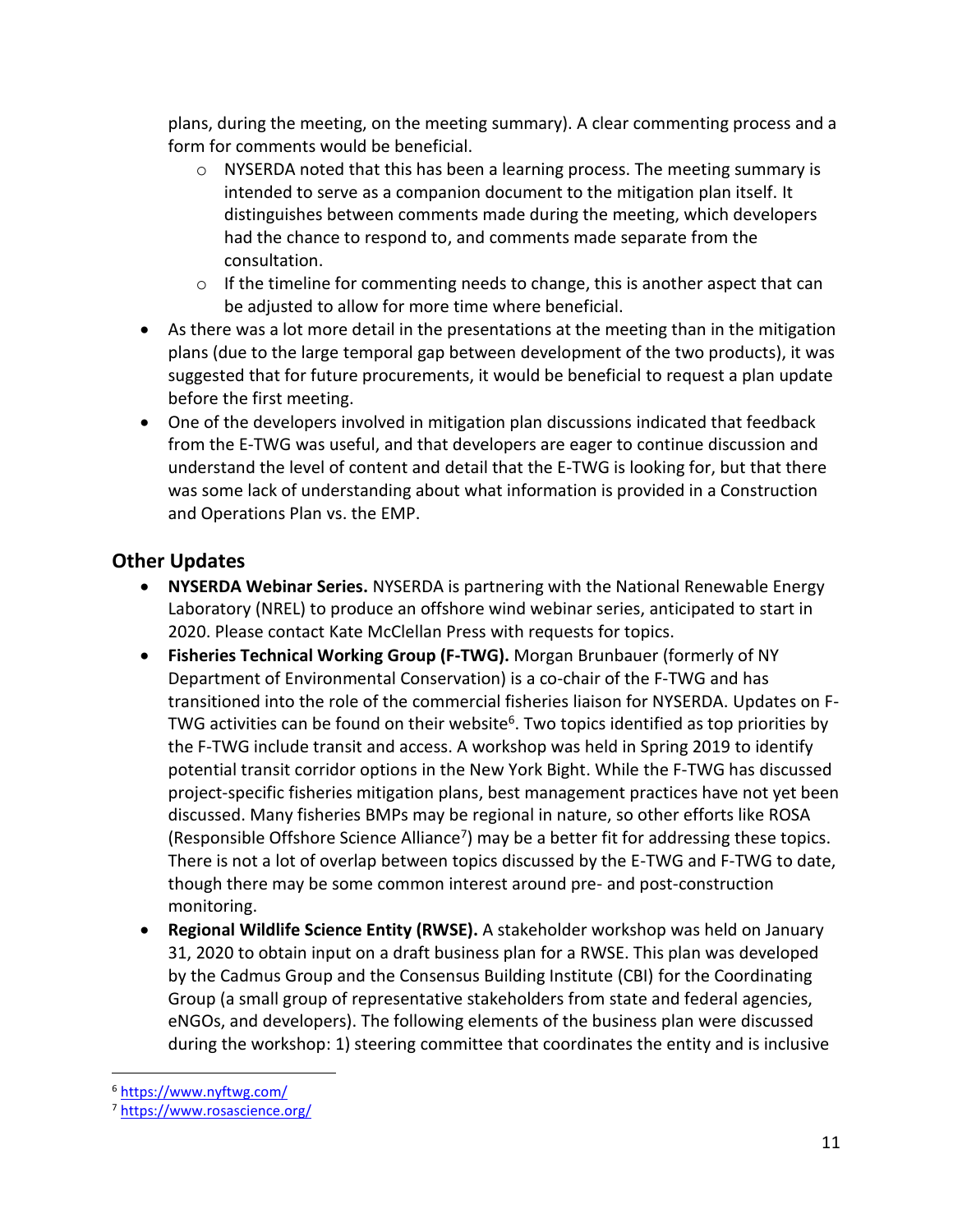of different sectors, 2) identification of a fiscal agent using a Request For Proposals or Request For Information, 3) staffing for the RWSE, and 4) RWSE budget and funding. Stakeholders identified a need to develop a short-term plan for what will be accomplished in the first few years to help enable buy-in. The business plan will be updated to incorporate workshop feedback.

- **State of the Science Workshop 2020.** The Save the Date notice recently went out for the workshop on May 5-6, 2020, with May 7 as an opportunity to hold related side meeting at the venue. Registration, the call for abstracts, and the room block will be opening shortly. Workshop coordinators are lining up speakers for plenary presentations as well as technical leads for taxon-specific breakout groups. The aim of the breakout groups will be to identify key research needs for the next five years to enable improved understanding of cumulative impacts in the long-term. There will be a call for abstracts for the poster session, and posters do not need to be specific to cumulative impacts.
- **Bird and Bat Research Framework.** A stakeholder workshop will be held from March 4- 6, 2020 to start developing research questions and testable hypotheses for understanding bird and bat impacts from offshore wind energy development. This framework development effort<sup>8</sup>, which will extend throughout 2020, may feed back into the BMP specialist committee effort around pre- and post-construction monitoring as well as the State of the Science Workshop breakout groups on birds and bats.
- **Passive Acoustic Monitoring Workshop.** NYSERDA is supporting a passive acoustic monitoring workshop to bring together stakeholders that have passive acoustics instrumentation and datasets across the New York Bight, and to improve coordination and integration regionally. The ultimate goal is for coordinated optimal data collection and an analysis framework for generating large-scale information about noise and marine mammals in the New York Bight. This will be a 2-day workshop held in 2020.
- **Ørsted ECO-PAM.** In January 2020, Ørsted announced the Ecosystem and Passive Acoustic Monitoring Project (ECO-PAM), a new research initiative and partnership to advance technology for North Atlantic right whale research in collaboration with Woods Hole Oceanographic Institute (WHOI), the University of Rhode Island (URI), Rutgers University, and Axiom. WHOI will deploy two near-real-time acoustic buoys for two years in New Jersey and New England that also have receivers for detecting tagged fish. URI will deploy a test buoy that will expand on their Deepwater Wind work, and Rutgers will conduct two years of Slocum Glider Missions with passive acoustic sensors, fish tag detectors, and oceanographic sensors, as well as develop models for right whale habitat characterization. Part of this work is sharing data in near-real time via Mysticetus and Whale Alert. Axiom will help establish a data management and coordination platform.
- **Acoustic buoys in the New York Bight.** The Wildlife Conservation Society, WHOI, and Equinor successfully deployed several real-time acoustic buoys, including two in the Empire Wind lease area.

 $\overline{a}$ 

<sup>8</sup> <https://www.nyetwg.com/bird-bat-research-framework>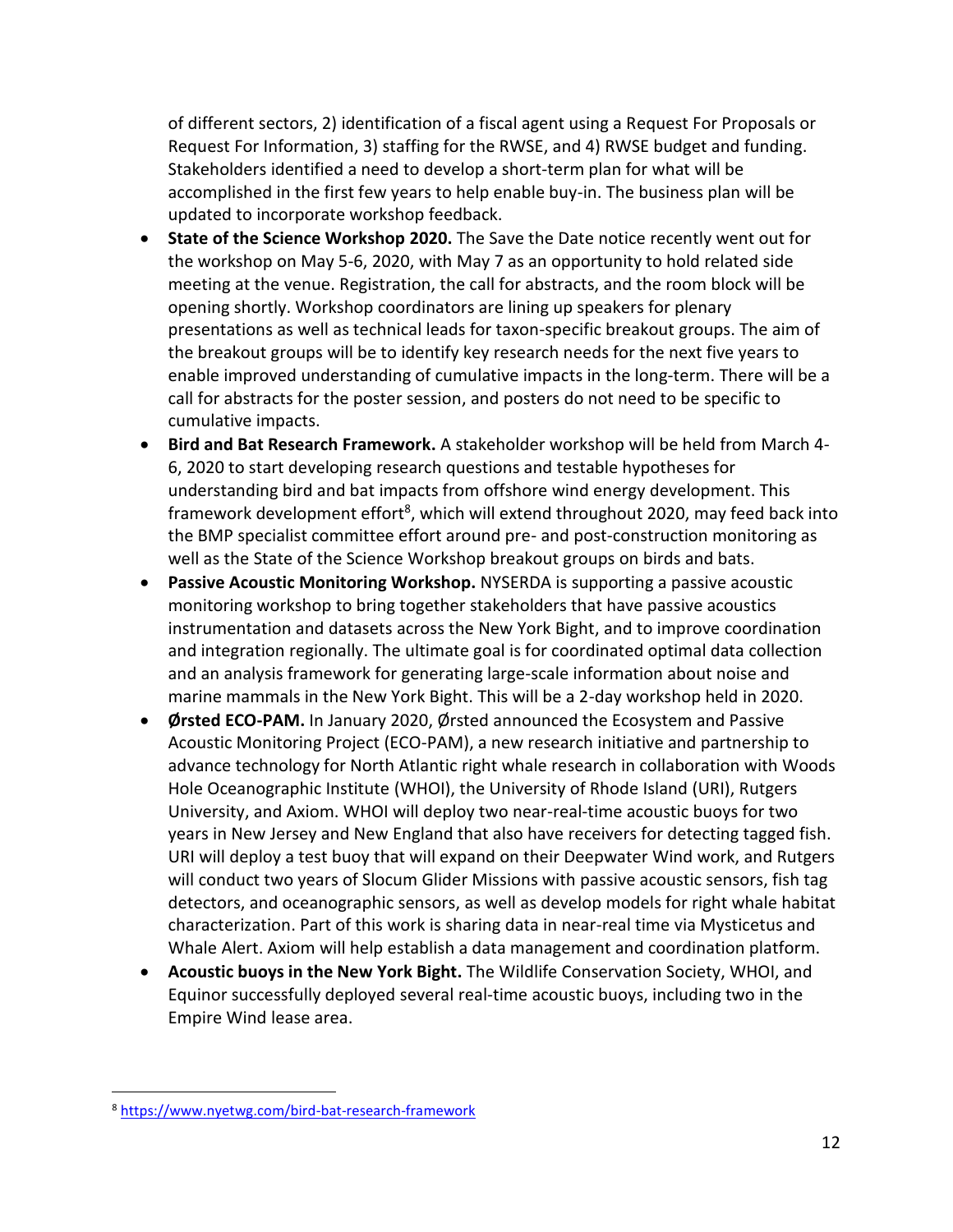| <b>Point of Contact</b>     | Organization                                                | <b>Stakeholder Type</b>   | Role                           |
|-----------------------------|-------------------------------------------------------------|---------------------------|--------------------------------|
| <b>Kate McClellan Press</b> | <b>NYSERDA</b>                                              | <b>State Government</b>   | Convener/chair                 |
| Greg Lampman                | <b>NYSERDA</b>                                              | <b>State Government</b>   | Convener/chair                 |
| Catherine Bowes             | National Wildlife Federation                                | eNGO                      | Advisor                        |
| Jenny Briot                 | Avangrid                                                    | Developer                 | Advisor                        |
| Louis Brzuzy                | <b>Shell New Energies</b>                                   | Developer                 | Advisor                        |
| Ali Chase                   | Natural Resources Defense Council                           | eNGO                      | Advisor                        |
| Jennifer Daniels            | <b>EDF Renewables</b>                                       | Developer                 | Advisor                        |
| Lia Howard                  | Ørsted                                                      | Developer                 | Advisor                        |
| Jillian Liner               | <b>Audubon New York</b>                                     | eNGO                      | Advisor                        |
| Carl LoBue                  | The Nature Conservancy                                      | eNGO                      | Advisor                        |
| Joe Martens                 | NY Offshore Wind Alliance                                   | Nonpartisan NGO           | Advisor                        |
| Laura Morales               | Equinor                                                     | Developer                 | Advisor                        |
| Matt Robertson              | Vineyard Wind                                               | Developer                 | Advisor                        |
| <b>Howard Rosenbaum</b>     | <b>Wildlife Conservation Society</b>                        | eNGO                      | Advisor                        |
| Sharon Benjamin             | National Oceanographic and<br>Atmospheric Administration    | <b>Federal Government</b> | Observer/<br>technical support |
| <b>Terra Haight</b>         | New York Department of State                                | <b>State Government</b>   | Observer/<br>technical support |
| Kevin Hassell               | New Jersey Department of<br><b>Environmental Protection</b> | <b>State Government</b>   | Observer/<br>technical support |
| Jennifer Holmes             | <b>Delaware Coastal Programs</b>                            | <b>State Government</b>   | Observer/<br>technical support |
| Scott Johnston              | U.S. Fish and Wildlife Service                              | <b>Federal Government</b> | Observer/<br>technical support |
| Sherryll Huber Jones        | New York Department of Environmental<br>Conservation        | <b>State Government</b>   | Observer/<br>technical support |
| Laura McKay                 | Virginia Department of Environmental<br>Quality             | <b>State Government</b>   | Observer/<br>technical support |
| Brandi Sangunett            | <b>Bureau of Ocean Energy Management</b>                    | <b>Federal Government</b> | Observer/<br>technical support |

# **Appendix A: List of Participants**

#### **Support staff present**

Adrienne Downey (NYSERDA) Morgan Brunbauer (NYSERDA) Julia Gulka (Biodiversity Research Institute) Kate Williams (Biodiversity Research Institute) Bennett Brooks (Consensus Building Institute)